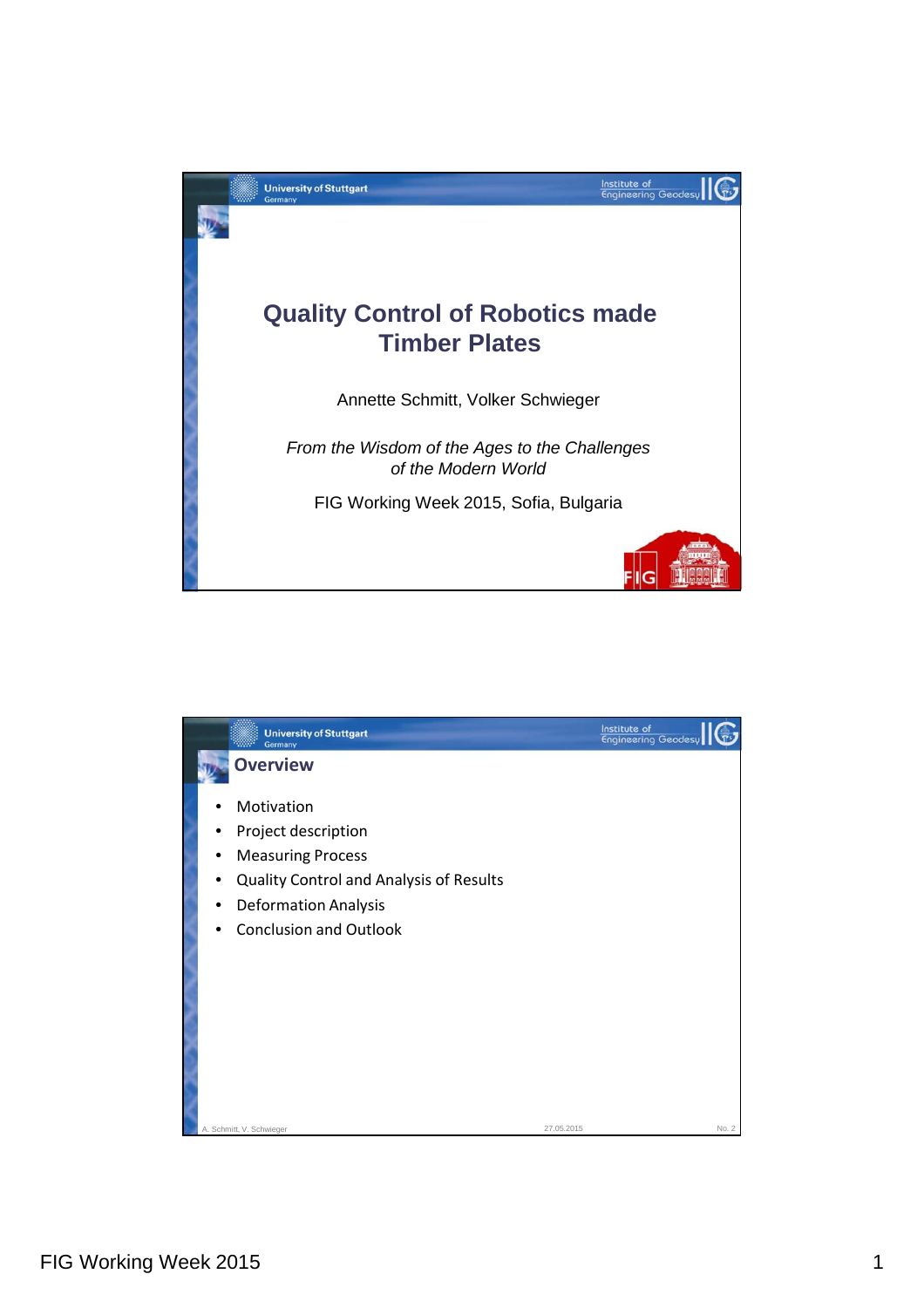

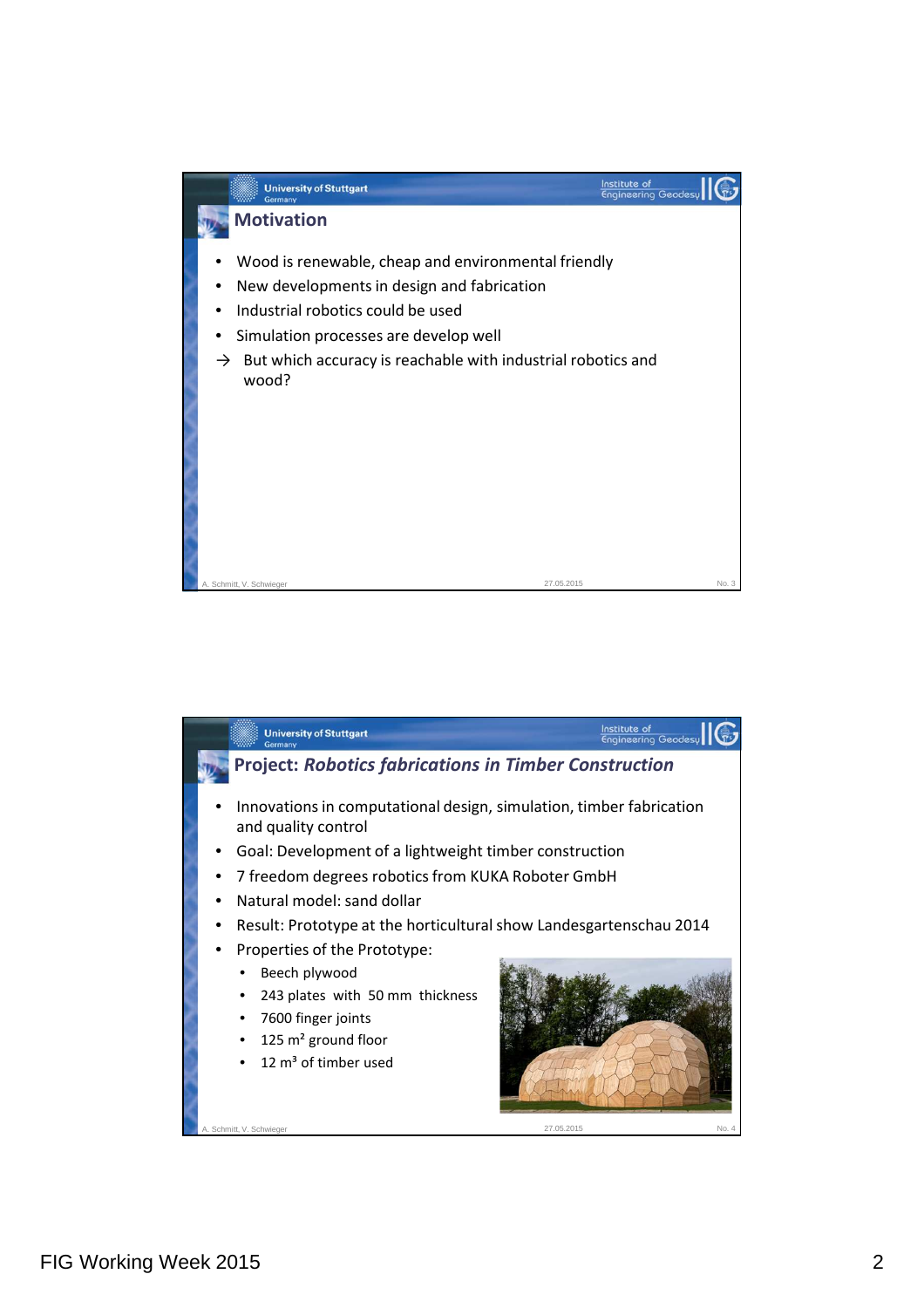

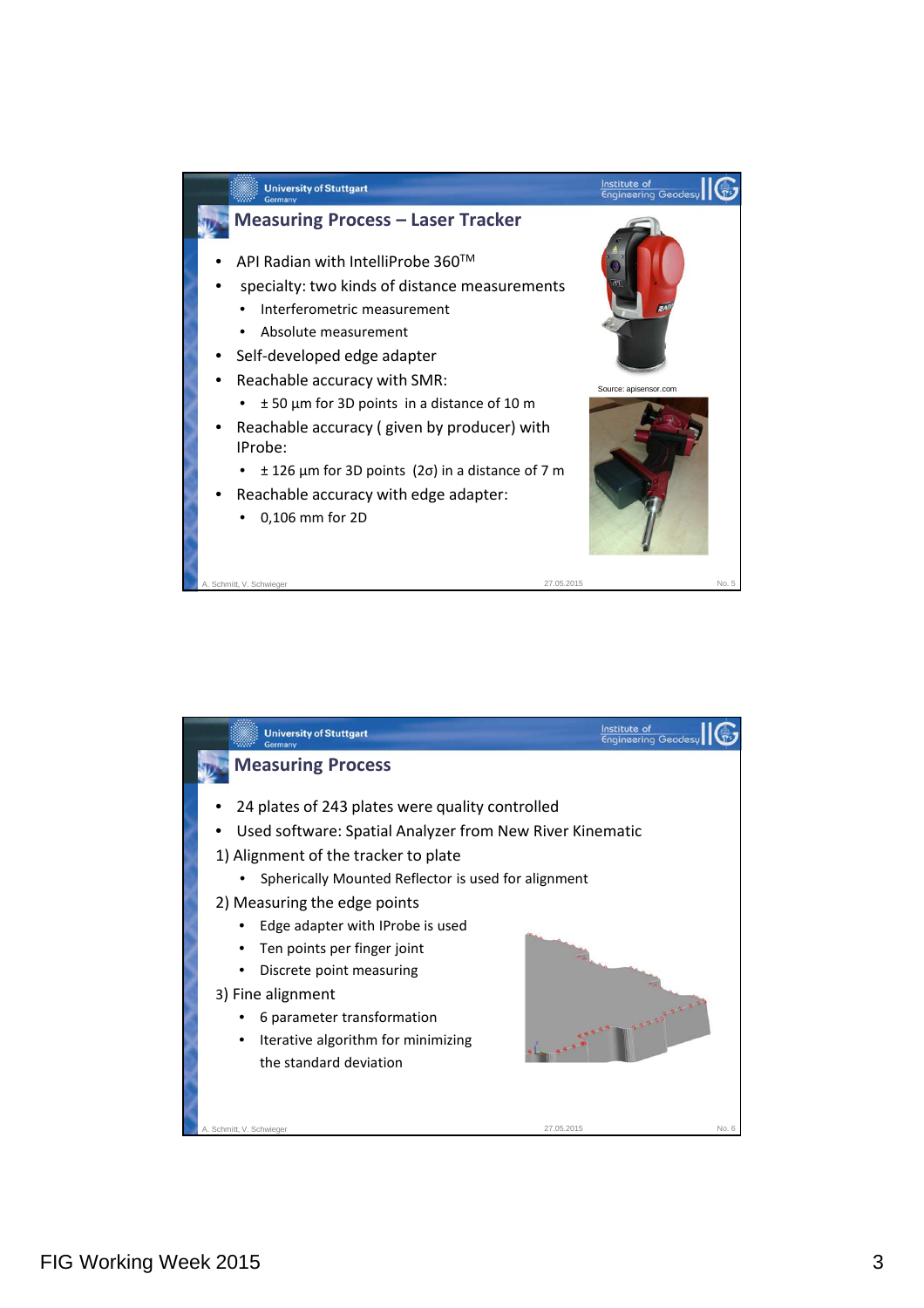

|                                                | <b>University of Stuttgart</b><br>Germany                                                                                                                                                                                                                                          |                      | Institute of     | <b>Engineering Geodesy</b> |
|------------------------------------------------|------------------------------------------------------------------------------------------------------------------------------------------------------------------------------------------------------------------------------------------------------------------------------------|----------------------|------------------|----------------------------|
| <b>Quality Control and Analysis of Results</b> |                                                                                                                                                                                                                                                                                    |                      |                  |                            |
|                                                | Testing the deviations for significance:<br>Test statistic: $y = \frac{d_x}{s_{FM}}$<br>Null hypothesis: $E(y) = 0$ , $y \sim N(0,1)$<br>Quantile: $y_{1-\frac{\alpha}{2}} = 1.96$<br>Significance level: 5%<br>Null hypothesis is accepted if $y \le y_{1-\frac{\alpha}{\alpha}}$ |                      |                  |                            |
|                                                | Double-sided test<br>Gaussian distribution<br>Significant deviation:                                                                                                                                                                                                               | number<br>percentage | x<br>192<br>3,6% | 167<br>3,1%                |
|                                                | A. Schmitt, V. Schwieger                                                                                                                                                                                                                                                           |                      | 27.05.2015       | No. 8                      |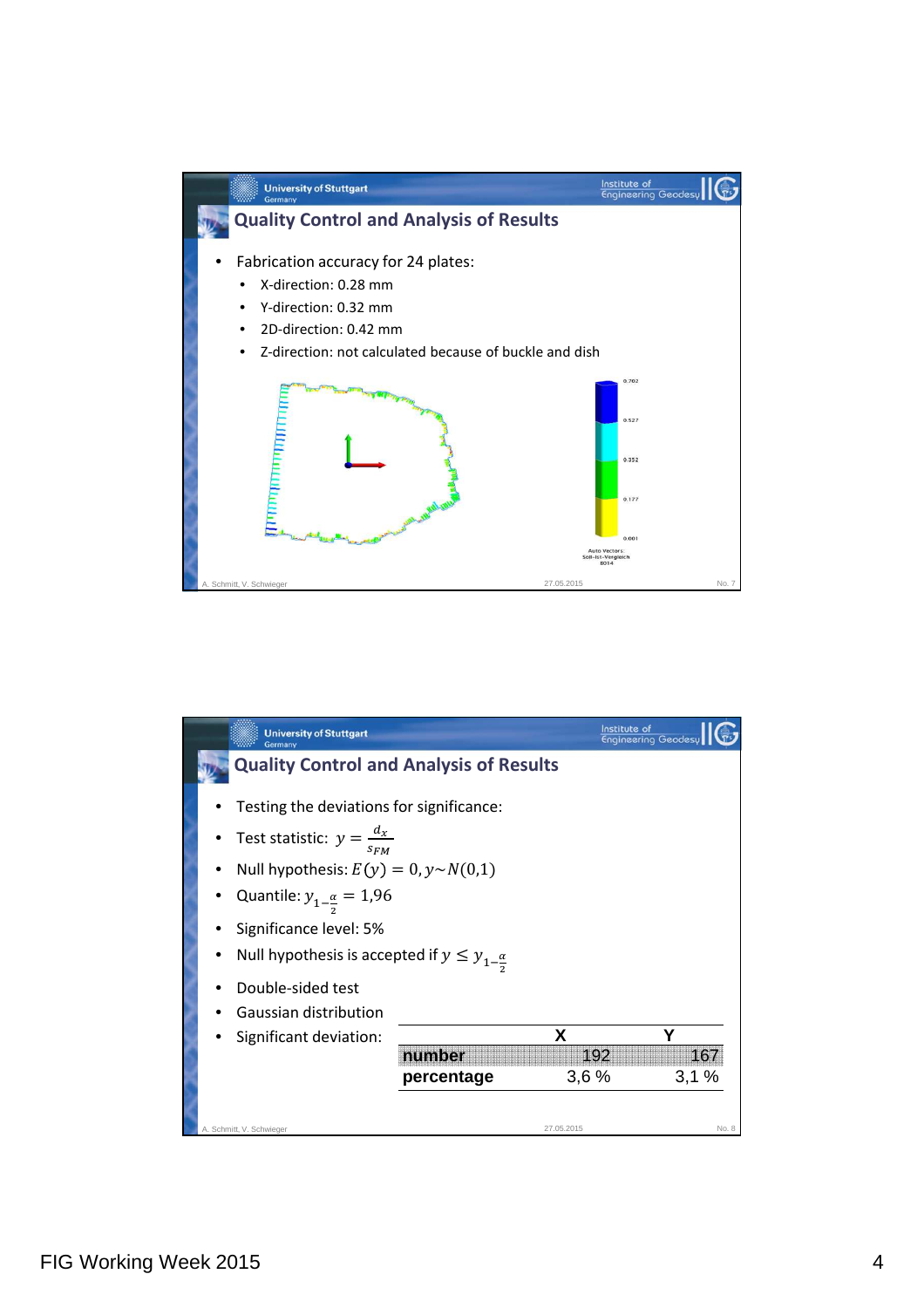